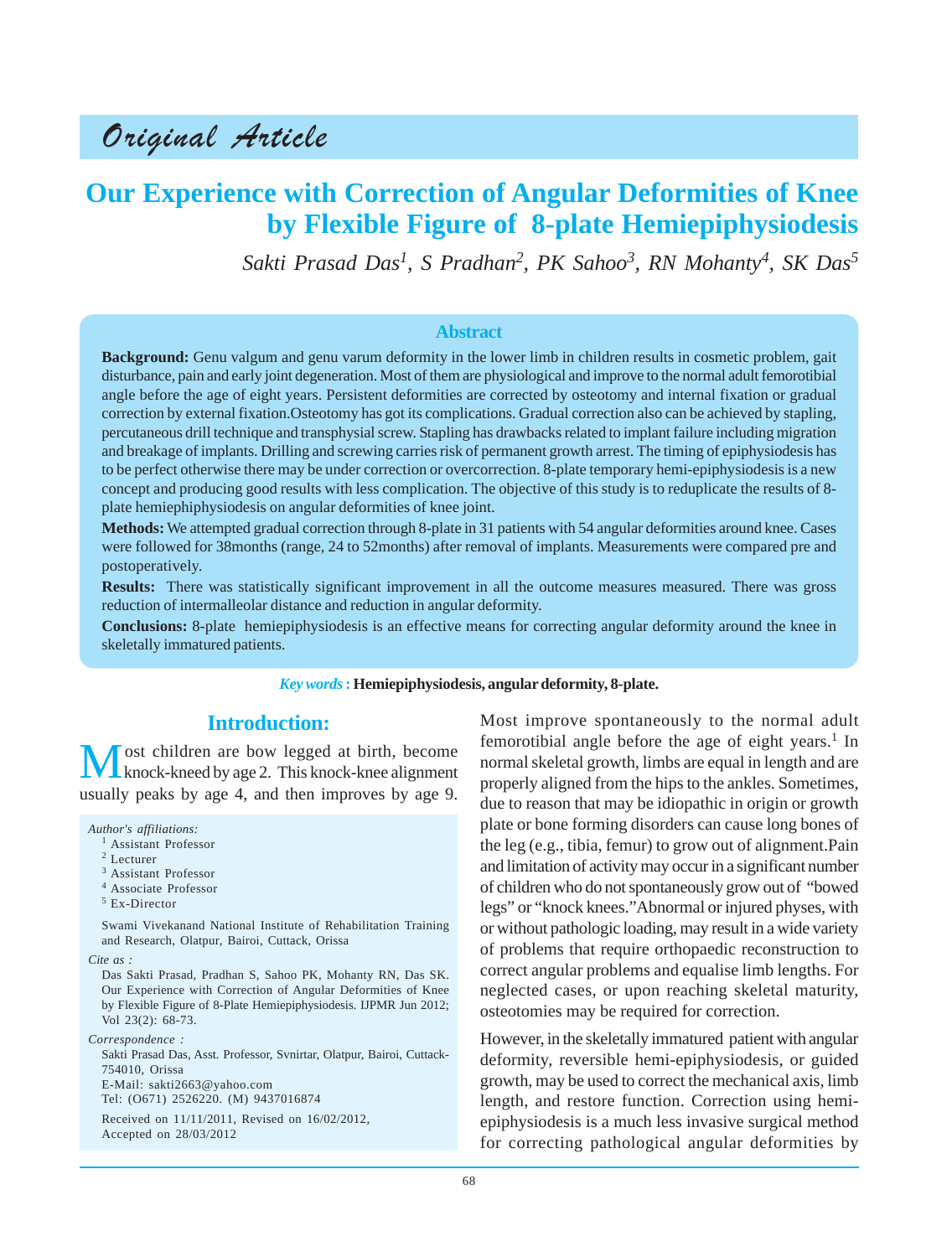restricting the growth on one side of the physis, while permitting continued growth on the opposite, noninstrumented side. The goal is to permit realignment through growth. Gradually, the bone realigns and the deformity is corrected. Since the bone is not cut (as with an osteotomy), there is no neurovascular risk, instability from the cut, or significant period of healing. Gradual correction by hemi-epiphyseal arrest is possible using techniques such as stapling, $<sup>2</sup>$  percutaneous drill hemi-</sup> epiphysiodesis<sup>3</sup> or transphyseal screws.<sup>4</sup>But all these techniques carry a risk of permanent growth arrest if timing of surgery and available remaining growth is not calculated precisely.

8-plate hemi-epiphysodesis is a well accepted method of correction for many deformities in children due to its tension band technique and less complications in comparison to staples.  $5-8$  The observed rate of correction was more rapid than stapling without any permanent growth arrest. This technique has rapidly gained popularity and studies, show encouraging results.<sup>5-8</sup> The eight-plate gently guides growth while allowing natural, safe and gradual correction of limb alignment.

The purpose of this study is to discuss the role 8-plate hemi-epiphysiodesis to correct angular deformities of the knee joint and to compare our results with Wiemann *et al*, 8 Ballal *et al*5 in a prospective trial.

## **Materials and Methods:**

A decision to offer surgical correction was based on symptoms and absence of spontaneous improvement after observation for at least 12 months. All the children with sufficient bone age<sup>9</sup> remaining were included in the study. Those children within six months of skeletal maturity (14 years of bone age for females and 16 years for males), were excluded from the study<sup>10</sup>.

Thirtyone children, 20 boys and 11 girls (mean age of 11.6, range  $5.5 - 14.9$ ) with 54 symptomatic genu varum and valgum were included in this prospective trial. Bilateral deformity was noted in 8 cases. There were 14 valgus, 36 varus and 4 wind-swept deformity knees. Average follow-up was 38 months. Average operation time and hospital stay were similar for all subjects with an average correction time of 11 months. All the patients were reviewed as outpatients at 4 months interval till correction was complete (Fig. 1-8).

Informed consent was obtained from the primary caregiver of children and the procedure was approved by institutional ethical committee.

**Outcome Measures:** Full limb radiographs were obtained using a dedicated 51 by 14 inch graduated grid cassette, which included the full limb of tall subjects. The subject stood without footwear, with tibial tubercles facing forward with the x-ray beam centred at the knee at a distance of 8 ft. A setting of 100–300 mA-s and a kilo voltage of 80–90 were used depending on limb size and tissue characteristics.

The AP, weight-bearing, short knee x-ray was obtained with the patient standing with the back of their knees in contact with the vertical cassette, and the central beam centred 2.5 cm below the apex of the patella with a film to focus distance of 100 cm. Both knees were radiographed together. All radiographs were obtained with the same technique for each subject.

**Tibio-femoral angle:** Full-limb radiographs were obtained. Both knees were radiographed together. Angles were measured using a standard plastic 30 cm goniometer, and recorded in degrees. Angles greater than 180° represent a valgus alignment, and angles lesser than 180° a varus alignment.

Anatomical alignment is measured from the AP knee radiographs. A dot is placed at the midpoint of the tibial spines.The femoral anatomical axis is then found by drawing a line from the midpoint of the tibial spines to a point 10 cm above the tibial spines, midway between the medial and lateral femoral cortical bone surfaces. The tibial anatomical axis is found by drawing a line from the midpoint of the tibial spines to a point 10 cm below the tibial spines, midway between the medial and lateral cortical bone surfaces.

The angle of the intersection of the axes is then measured by goniometer.

**Mechanical Axis:** Stevens pm et al. believed that the knee can be divided into four radiographic quadrants, designating varus as negative and valgus as positive. Plus or minus zone I, the central quadrants, represent physiologic deformities. Plus or minus zone II often correlates with symptomatic deformities that may warrant surgical intervention. Plus or minus zone III is outside the confines of the knee and usually warrant surgical intervention. The mechanical axis measured on a full-length film can be readily correlated to any of these zones. The mechanical axis was deûned as a line drawn between the centre of the femoral head and the centre of the tibial plafond. Zones of the mechanical axis have previously been described, and identiûcation of these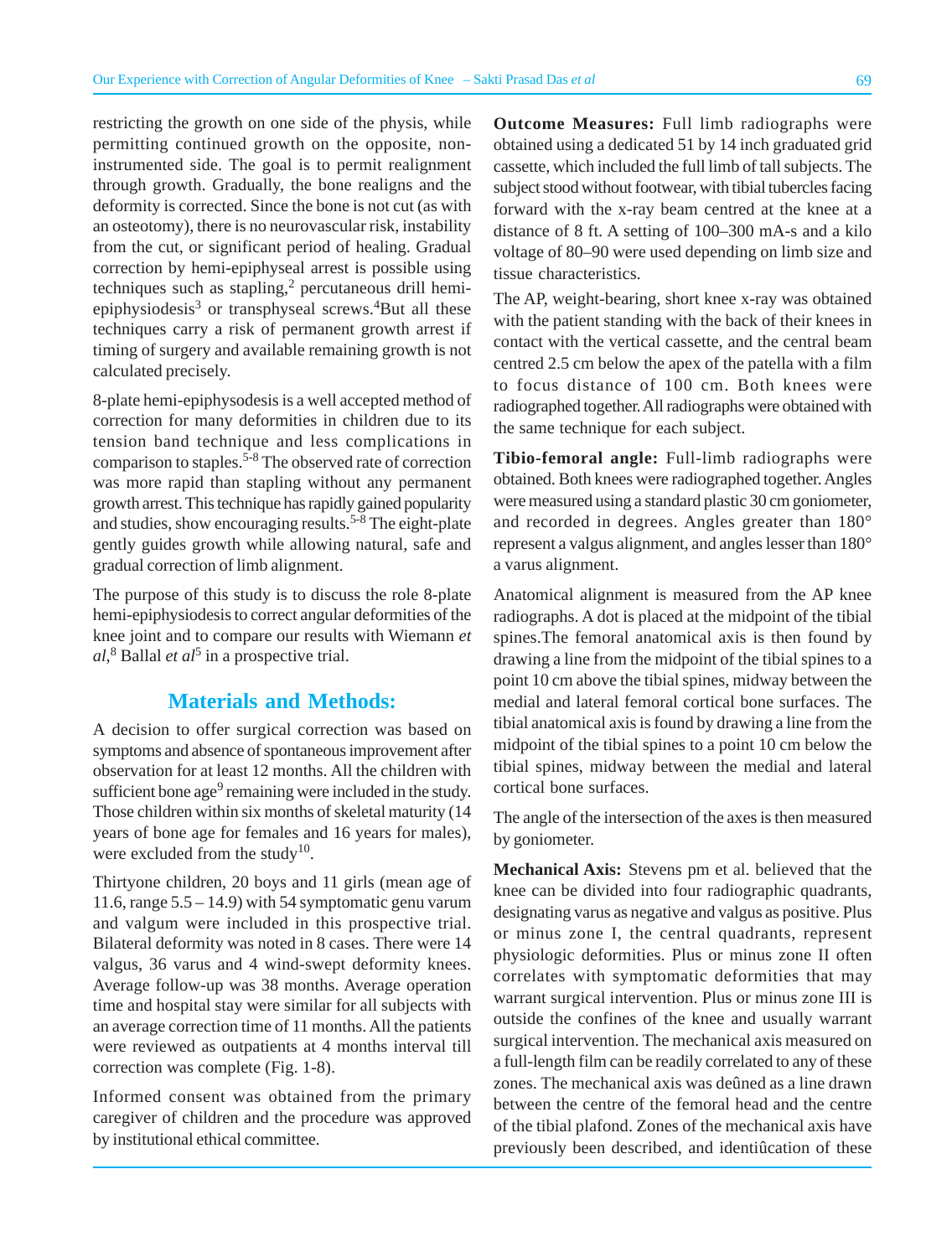zones has been reported to be reproducible with negligible interobserver error.<sup>11</sup> 'We considered the mechanical axis of the limb to be abnormal if it crossed the knee joint outside the centre of knee, <sup>12</sup> This outcome measure was not statistically computed but to ascertain the success of the surgery after follow-up.

**Intermalleolar and intercondylar distance:** The intermalleolar and condylar distance was measured using a measuring tape and calculated as the distance between the 2 malleoli with the medial condyles touching or both the malleoli touching for intercondylar distance.

For the 4 patients with wind swept deformity only tibio femoral angle was measured.

All the measurements were made twice: once before surgery and at the time of final follow-up.

**Procedure:** The level of the physis on the relevant side and segment (distal femur or proximal tibia) was identified using fluoroscopy. The centre of the physis was estimated by palpating the anterior and posterior margins ofthe femur or tibia and placing a 2 cm skin incision over this position. The fascia lata was divided longitudinally. The periosteal surface was exposed by blunt dissection, taking care not to injure this layer and the perichondrial ring. The plate was placed over the physis and provisionally secured with a hypodermic needle through a small central hole in the plate. Satisfactory positioning was confirmed by fluoroscopy. Threaded guide wires were then driven through the centres of the two main holes of the plate, aiming to keep the direction of these wires parallel to the physis. The cortex was broached using a cannulated drill and a self-tapping 4.5 mm titanium screw was passed over the guide wire. These wires were extracted before each screw was finally secured on to the plate and its position checked. A compression bandage was applied after wound closure.

Patients were discharged after three days of surgery. They were also safely mobilised partially weight-bearing on crutches. The compression bandage was reduced after three or four days and knee motion encouraged. Full weight-bearing was usually achieved in the second week. Patients were monitored clinically and radiologically at three monthly intervals. When clinical correction of the deformity was deemed satisfactory, a standing scanogram was obtained to confirm the clinical impression. The desired correction was restoration of the mechanical axis to within the inner two zones of a six-zone division of an anteroposterior radiograph of the knee; when this occurs, there is improvement<sup>13</sup> in the position of the ground reaction forces. Plate removal was undertaken as day surgery and the patients followed up until skeletal maturity to check for rebound deformity, limb-length discrepancy or premature physeal closure.

**Data collection and analysis:** All data were collected and statistically analysed by paired t test. Pairwise all comparisons were set at 95% confidence interval.

#### **Results:**

The pre-operative deformity ranged from 53° of genu varum to 17° of genu valgum. The mean deformity for genu varum was  $32^{\circ}$  (11 $^{\circ}$  to  $53^{\circ}$ ) and  $14^{\circ}$  (11 $^{\circ}$  to  $23^{\circ}$ ) for genu valgum. Post operatively all patients showed improvement in parameters measured and all these parameters were found to be statistically significant. The mean varus angled improved from 32.47 to 5.39 degrees whereas the valgus improved from 17 to 9.56 degrees (Table-I & Chart I). Similarly the intercondylar distance and intermalleolar distance improved from 10.8 cm to 3.69 cm and 11.31cm to 2.5 cm respectively (Chart - II). Statistically all measurements were significant p<0.05 as calculated by paired 't' test.

#### **Table -1:** *Showing Pre and Postoperative outcome*

| Outcome<br>measure      | Pre-<br>operative<br>(mean) | Post-<br>operative<br>(mean) | t<br>value | p<br>value |
|-------------------------|-----------------------------|------------------------------|------------|------------|
| Intercondylar distance  | $10.8 \text{ cm}$           | $3.6 \text{ cm}$             | 14.16      | 0.00       |
| Intermalleolar distance | 11.31 cm                    | 2.5cm                        | 13.48      | 0.00       |
| Genu valgum             | 17.00                       | 9.56                         | 15.68      | 0.00       |
| Genu varum              | 32.47                       | 5.39                         | 22.66      | 0.00       |

| <b>Chart -I:</b> Outcome Pre and Postoperatily |  |  |  |  |  |
|------------------------------------------------|--|--|--|--|--|
|------------------------------------------------|--|--|--|--|--|

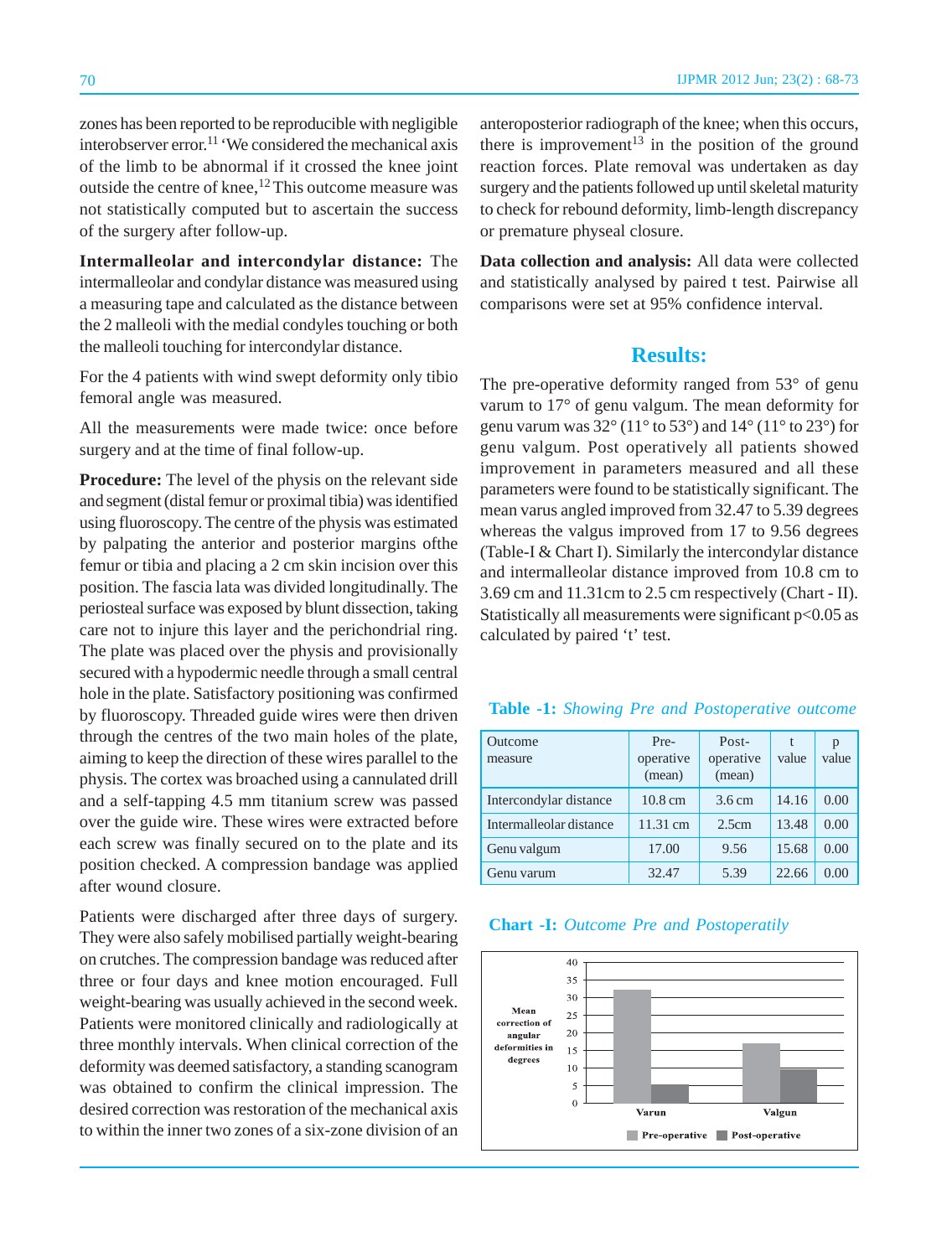

There were complications in two patients, namely radiological evidence of plate and screw migration. The plate and screws were removed and replaced.

#### **Discussion:**

The eight-plate holds one side of the growth plate. As the opposite side of the physis continues to expand and grow, the screws diverge within the plate, effectively serving as a hinge. This hinge action also avoids compressing the growth plate that is being guided. And because of its flexibility, the chances of the plate or screws bending or breaking under the forces of bone growth are considered very low.Bony deformity may be treated by osteotomy, for which careful analysis of the deformity and detailed operative planning are essential. Analysis of the deformity has been formalised and clarified by the centre of rotation angulation method.<sup>14</sup> However, in deformities around a joint, an open physis can make correction a technically difficult problem. Furthermore, osteotomy and acute correction of deformities carry a risk of complications such as compartment syndrome and non-union.15,16

Bony deformity may also be corrected by manipulating the growth behaviour of an open physis.<sup>16,17</sup> In experimental and clinical work,  $Haas<sup>17,18</sup>$  demonstrated the resilience of the physis following surgical instrumentation. He documented growth inhibition by placing a wire loop around a canine distal femoral physis and noted that growth resumed when the wire broke. Based on this work and others,  $18,19$  procedures have been introduced to manipulate the growth from a physis. The technique of hemi-epiphysiodesis is well established in children, in particular the use of staples and transphyseal screws. Both methods exert compression on the physis and, when placed eccentrically, can retard development on the side of application and thereby produce asymmetrical growth. $2,4,19$  Some concerns have been raised over the use of staples in younger children; the prolonged presence of rigid implants bracketing the physis has prompted worries over excessive compression leading to permanent physeal closure.20,21 Aykut *et al*<sup>22</sup> demonstrated clinically and experimentally that transgression of the periosteum during staple insertion or removal poses a risk of producing a physeal bar. In contrast, a recent study<sup>23</sup> demonstrated that percutaneous epiphysiodesis using transphyseal screws in the correction of lower limb deformities in younger children can be a reversible method.

The flexible plate concept developed by Stevens differs from staple or screw compression across the physis<sup>5</sup>. The placement of this non-rigid tension band device at the perimeter of the physis produces the effect of a focal hinge. While some compression is applied across the physis, it is not constant owing to the propensity of the screws to diverge as correction proceeds. Once the

**Fig-1:** *Pre operative genuvalgum X-ray*



**Fig-2:** *Post operative genu valgum X-ray after correction*



**Fig 3:** *Pre operative clinical*

**Fig 4:** *Post operative follow up one year after correction*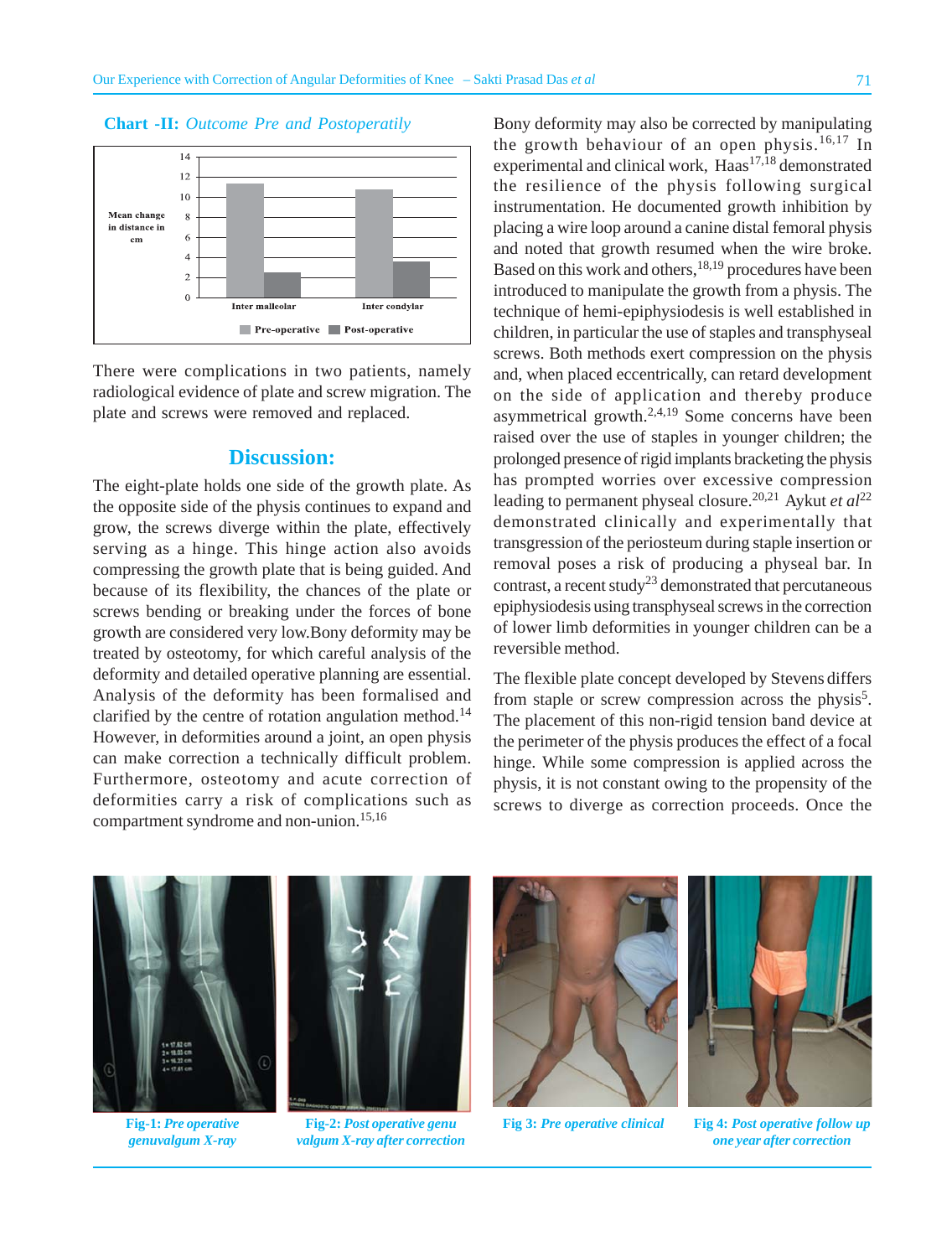

**Fig-5:** *Pre operative X-ray Genu valgum*

**Fig 6:** *Post operative follow up X-ray after 16 months*



**Fig 7:** *Pre operative Clinical photograph genu varum*

**Fig 8:** *Post operative clinical after correction of genu varum*

screws reach their maximum divergence, there is also the facility within the flexible plate to bend. Both of these features reduce the risk of creating a permanent physeal tether through excessive and prolonged compression across the physis. Also, only one plate per physis is needed to produce correction, whereas three staples per physis are usually needed for the same effect. This clinical study also confirms the reversible nature of growth inhibition produced by the device. The speed of correction in hemiepiphysiodesis is determined by the nature of the growth modulation (staple, transphyseal screw or flexible plate), the age of the child and the physis treated. Burghardt *et*  $a^{24}$  described the rate of correction using the flexible plate method in terms of mechanical axis deviation. In this case, the rate of improvement in the mechanical axis derived from the tibial segment was slower than from the femoral segment. Conversely, we can report on rates of correction as derived from each physis in terms of angular improvement per month, but also describe the influence of age on the process. The measurement of the rates of correction per month allows the surgeon to estimate the overall treatment time and provide parents with relevant information. Visual appreciation of the effect of gradual correction usually occurs towards the end of the treatment period. Providing counselling about the estimated time needed will allay any parental anxiety over what may appear initially to be a lack of progress. Implant migration was noted in two patients and this has also been documented with the use of staples.<sup>20,25</sup> There were no instances of screw or implant back-out as can occur with staples. $26,27$ 

The average age of the children in this study was 11.6 years with a 25% to 75% interquartile range of 10 to 13 years. Therefore, the majority were adolescents. This is similar to the study by Stevens.<sup>5</sup> The ability to harness this technique for younger children, as in some of the cases in this study, is a major advantage and reduces the need for osteotomy for deformities around the knee joint. The only problem is that the physis itself must be normal and respond to growth guidance through the flexible plate. Finally, the ability to perform the implantation and removal of the device within a short span of time is an added advantage over correction by osteotomy. Most children were walking confidently without aids by the second postoperative week.

## **Conclusion:**

This study has confirmed the reversible nature of growth inhibition on the physis produced by a bridging flexible titanium plate and has demonstrated its value in correcting deformities around the knee. The procedure is technically simple and has significant potential for treating genu varum and valgum for many children without the need for osteotomy.

#### **References:**

- 1. Salenius P, Vankka E. The development of the tibiofemoral angle in children. *J Bone Joint Surg Am* 1975; **57:** 259-61.
- 2. Blount W. A mature look at epiphyseal stapling. *Clin Orthop* 1971; **77:** 158-63.
- 3. Bowen JR, Torres R, Forlin E. Partial epiphysiodesis to address genu varum or genu calgum. *J Pediatr Orthop*1992; **12:** 359-64.
- 4. Metaizeau J-P, Wong-Chung J, Bertrand H, Pasquier P. Percutaneous epiphysiodesis using transphyseal screws (PETS). *J Pediatr Orthop* 1998; **18:** 363-9.